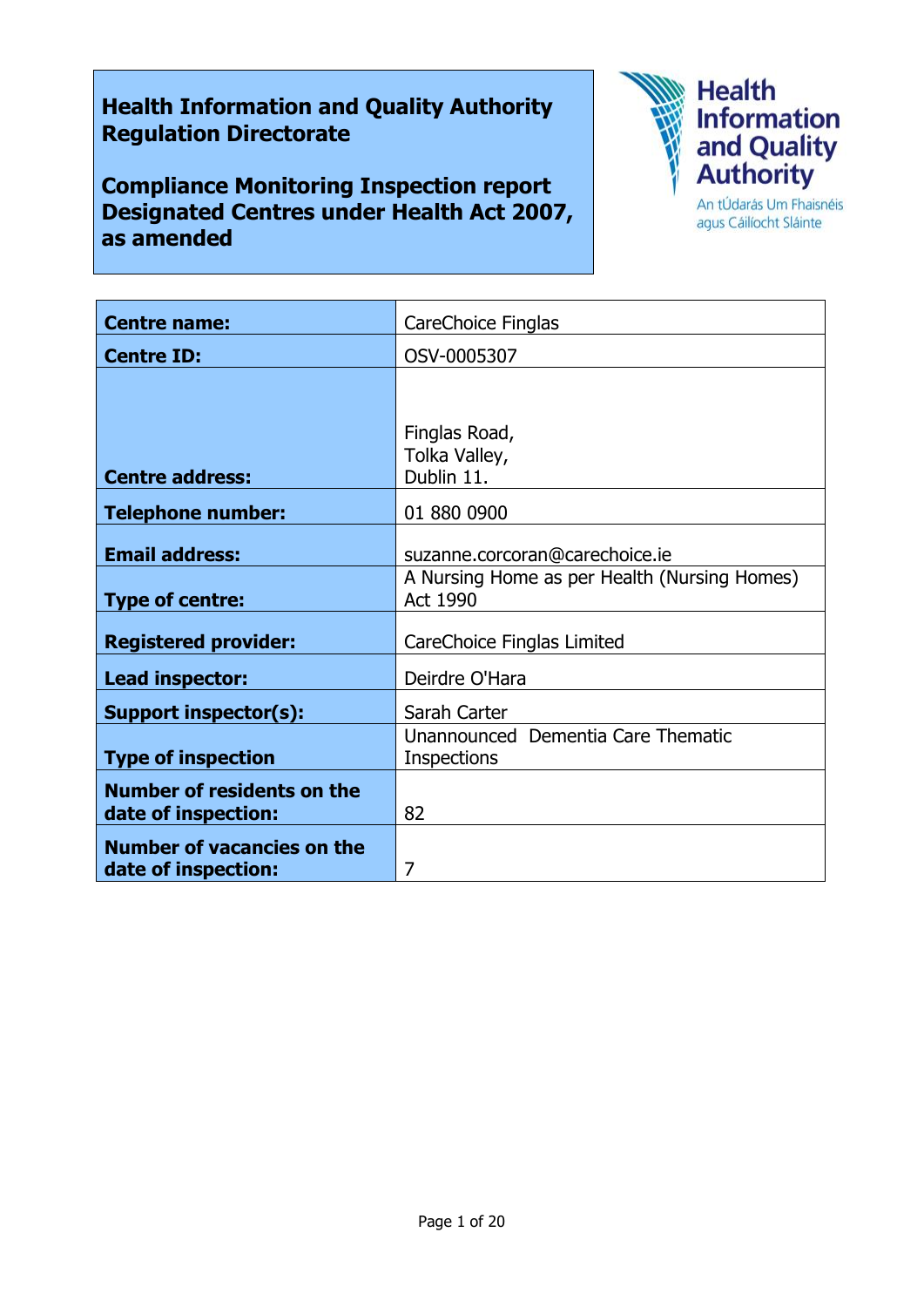# **About Dementia Care Thematic Inspections**

The purpose of regulation in relation to residential care of dependent Older Persons is to safeguard and ensure that the health, wellbeing and quality of life of residents is promoted and protected. Regulation also has an important role in driving continuous improvement so that residents have better, safer and more fulfilling lives. This provides assurances to the public, relatives and residents that a service meets the requirements of quality standards which are underpinned by regulations.

Thematic inspections were developed to drive quality improvement and focus on a specific aspect of care. The dementia care thematic inspection focuses on the quality of life of people with dementia and monitors the level of compliance with the regulations and standards in relation to residents with dementia. The aim of these inspections is to understand the lived experiences of people with dementia in designated centres and to promote best practice in relation to residents receiving meaningful, individualised, person centred care.

Please note the definition of the following term used in reports: responsive behaviour (how people with dementia or other conditions may communicate or express their physical discomfort, or discomfort with their social or physical environment).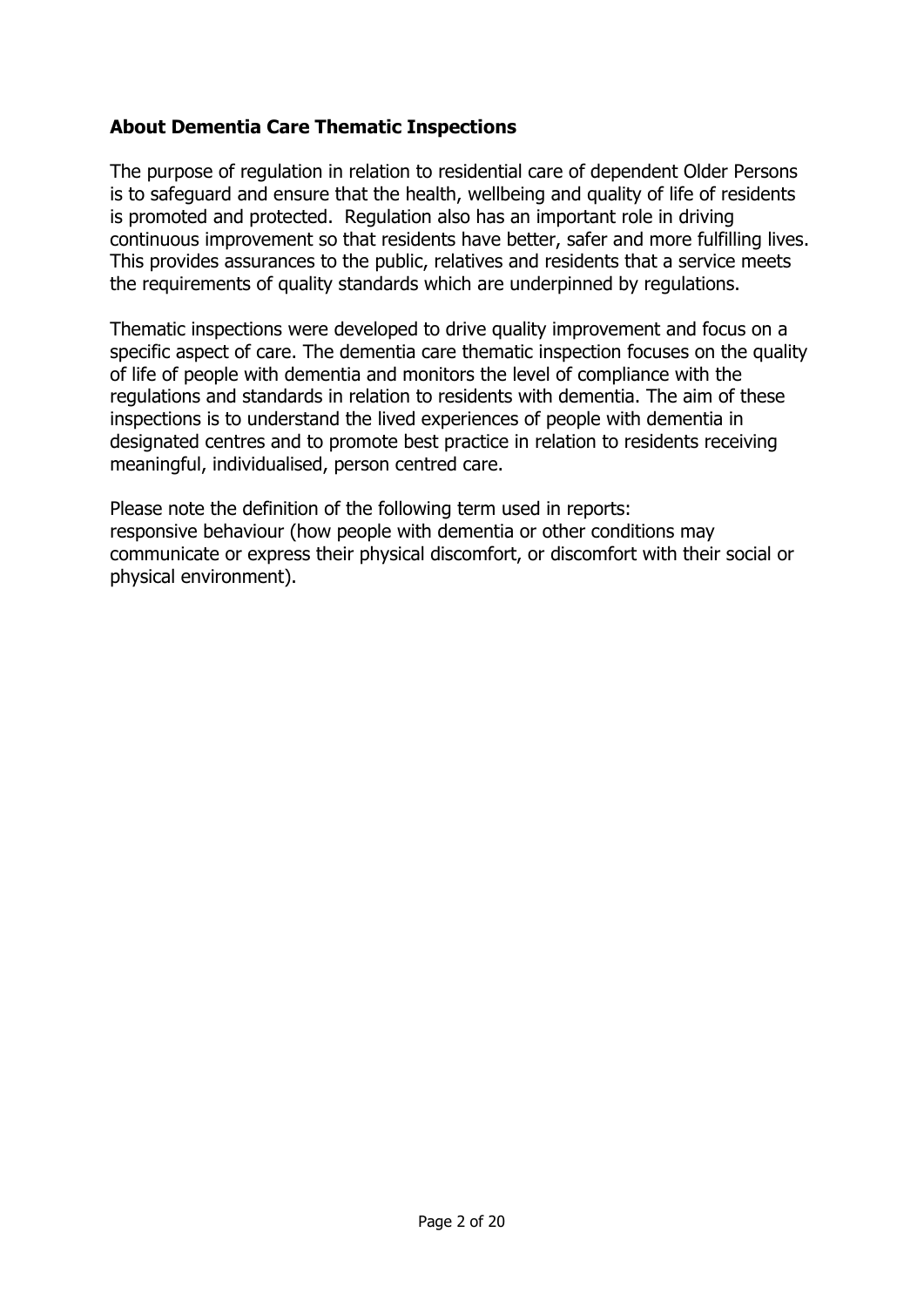**Compliance with the Health Act 2007 (Care and Welfare of Residents in Designated Centres for Older People) Regulations 2013, Health Act 2007 (Registration of Designated Centres for Older People) Regulations 2015 and the National Standards for Residential Care Settings for Older People in Ireland.**

This inspection report sets out the findings of a monitoring inspection, the purpose of which was to monitor compliance with specific outcomes as part of a thematic inspection. This monitoring inspection was un-announced and took place over 1 day(s).

### **The inspection took place over the following dates and times**

From: To: 13 November 2019 08:50 13 November 2019 18:30

The table below sets out the outcomes that were inspected against on this inspection.

| <b>Outcome</b>                         | <b>Provider's self-</b><br>assessment | <b>Our Judgment</b> |
|----------------------------------------|---------------------------------------|---------------------|
| Outcome 01: Health and Social Care     | Substantially                         | Substantially       |
| <b>Needs</b>                           | Compliant                             | Compliant           |
| Outcome 02: Safeguarding and Safety    | Substantially                         | Non-Compliant -     |
|                                        | Compliant                             | Moderate            |
| Outcome 03: Residents' Rights, Dignity | Compliance                            | Substantially       |
| and Consultation                       | demonstrated                          | Compliant           |
| Outcome 04: Complaints procedures      | Compliance                            | Compliant           |
|                                        | demonstrated                          |                     |
| Outcome 05: Suitable Staffing          | Compliance                            | Non-Compliant -     |
|                                        | demonstrated                          | Moderate            |
| Outcome 06: Safe and Suitable Premises | Compliance                            | Substantially       |
|                                        | demonstrated                          | Compliant           |
| Outcome 08: Governance and             | Not applicable                        | Compliant           |
| Management                             |                                       |                     |

### **Summary of findings from this inspection**

Prior to the inspection, the person in charge completed the self-assessment and scored the service against the requirements of the Health Act 2007 (Care and Welfare of Residents in Designated Centres for Older People) Regulations 2013 and the National Standards for Residential Care Settings for Older People in Ireland. They identified they were substantially compliant for two outcomes and compliant for four. Inspectors met with residents, relatives, and staff members during the inspection.

The journey of a number of residents with dementia was tracked. Care practices and interactions between staff and residents who had dementia were observed and scored using a validated observation tool. Documentation such as care plans, medical records and staff training records were also reviewed. The centre had a specific dementia specific unit and another unit on the top floor of the home. On the day of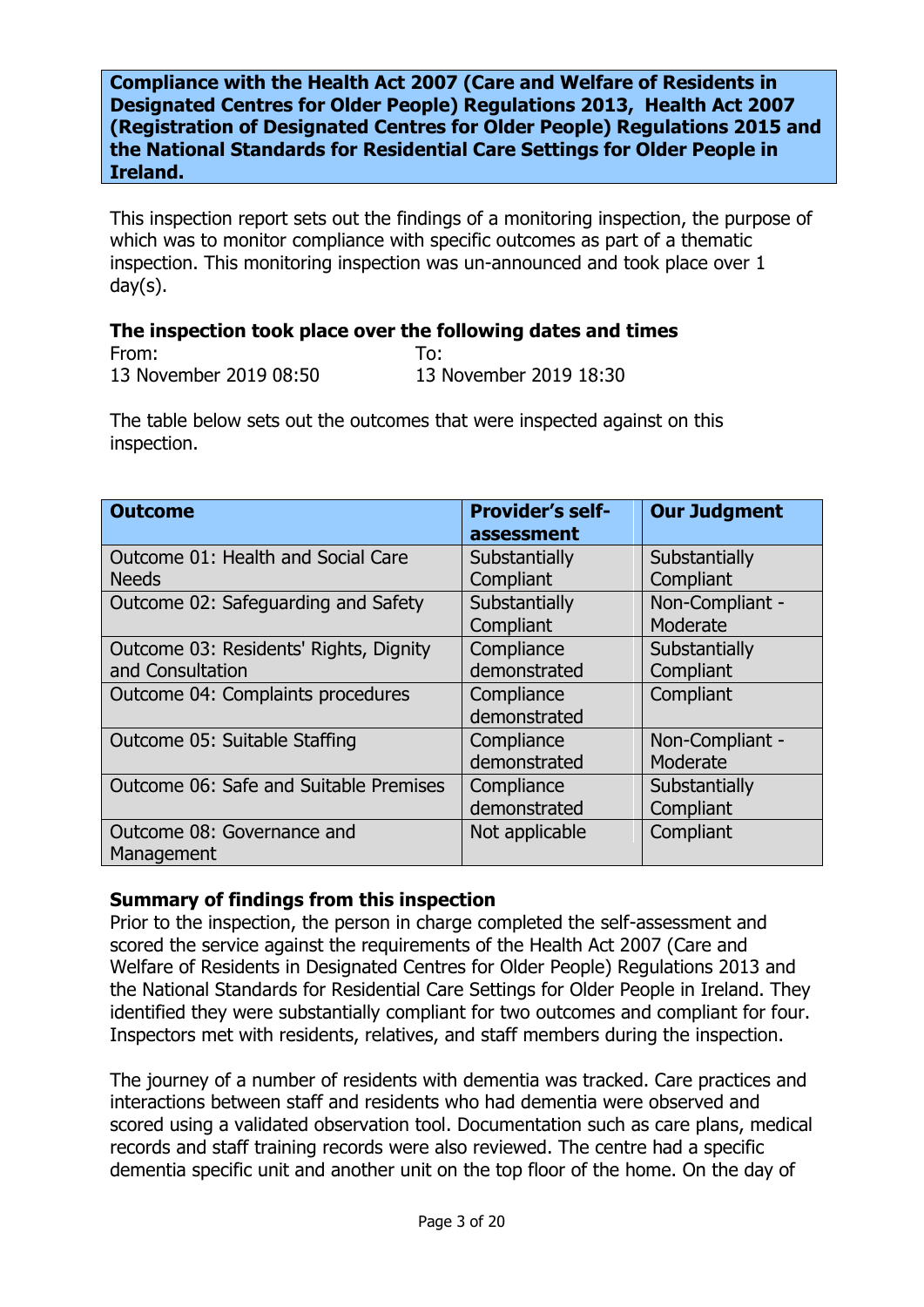inspection about 66% of the total residents had a diagnosis of dementia or Alzheimer's disease. Residents with these conditions or a similar condition also lived throughout the building, which had four floors which were accessible by lifts.

The provider and person in charge had made a number of improvements in line with the findings of the previous inspection in August 2018. Inspectors found that significant improvements had been made with the provision of an additional safe and accessible garden. The timely notification of incidents to the chief inspector had also improved. However inspectors found that there were similar findings with regards to records, individual assessments and care planning in particular nutritional and hydration and the participation levels of activities for resident was not always recorded.

The inspectors spoke with and observed a number of residents who, although unable to explain their level of satisfaction with the service, demonstrated behaviours associated with feeling safe and content. Those residents who were able to articulate their experiences expressed good levels of satisfaction with the care and services they received in the centre. However, some family members and residents expressed some inconsistencies in staffing levels at night time. There was one nurse responsible for the ground and fifth floor at night time inspectors also observed the impact of vacancies, such as health care assistants, on the opportunities for residents to be involved in meaningful activities available for residents who required 1:1 attention or would need to be brought to another floor to partake in activities. Residents and their families were generally positive about the approach of the staff and inspectors overall observed positive interactions. Some exceptions were seen where staff were busy with practical tasks and so less able to engage effectively with residents.

A review of the healthcare needs of residents found that residents' needs were being assessed on admission and care plans were developed to inform the staff how those care needs were to be met. Overall there were positive outcomes for residents with low levels of incidents such as pressure areas and falls. Residents and their families were clear of how to make complaints and a review of those made showed they had been addressed. The satisfaction level of the person who made the complaint was clearly recorded. While residents reported their rooms were comfortable, and they were seen to provide space for personal belongings, including a locking drawer for valuables. One twin room viewed by inspectors observed that while a privacy curtain was drawn around one resident the other resident did not have access to their wardrobe. There was a range of communal rooms in each unit, and space to meet relatives in private if they chose to. While the premises was reasonably clean and well decorated there were issues with the condition of flooring on the corridors on the third floor. There were colour contrasting grab rails in toilets, bathrooms and halls. There were two pleasant outside spaces one of which contained a smoking area.

While there was a detailed training plan in place, the record showed that not all staff had completed mandatory training in safeguarding. Staff were provided the centres policy on safeguarding on commencement of employment and on induction, there was training booked for safeguarding and dementia care on 18/11/2019. Other areas for improvement were noted in relation to medication procedures safe storage, and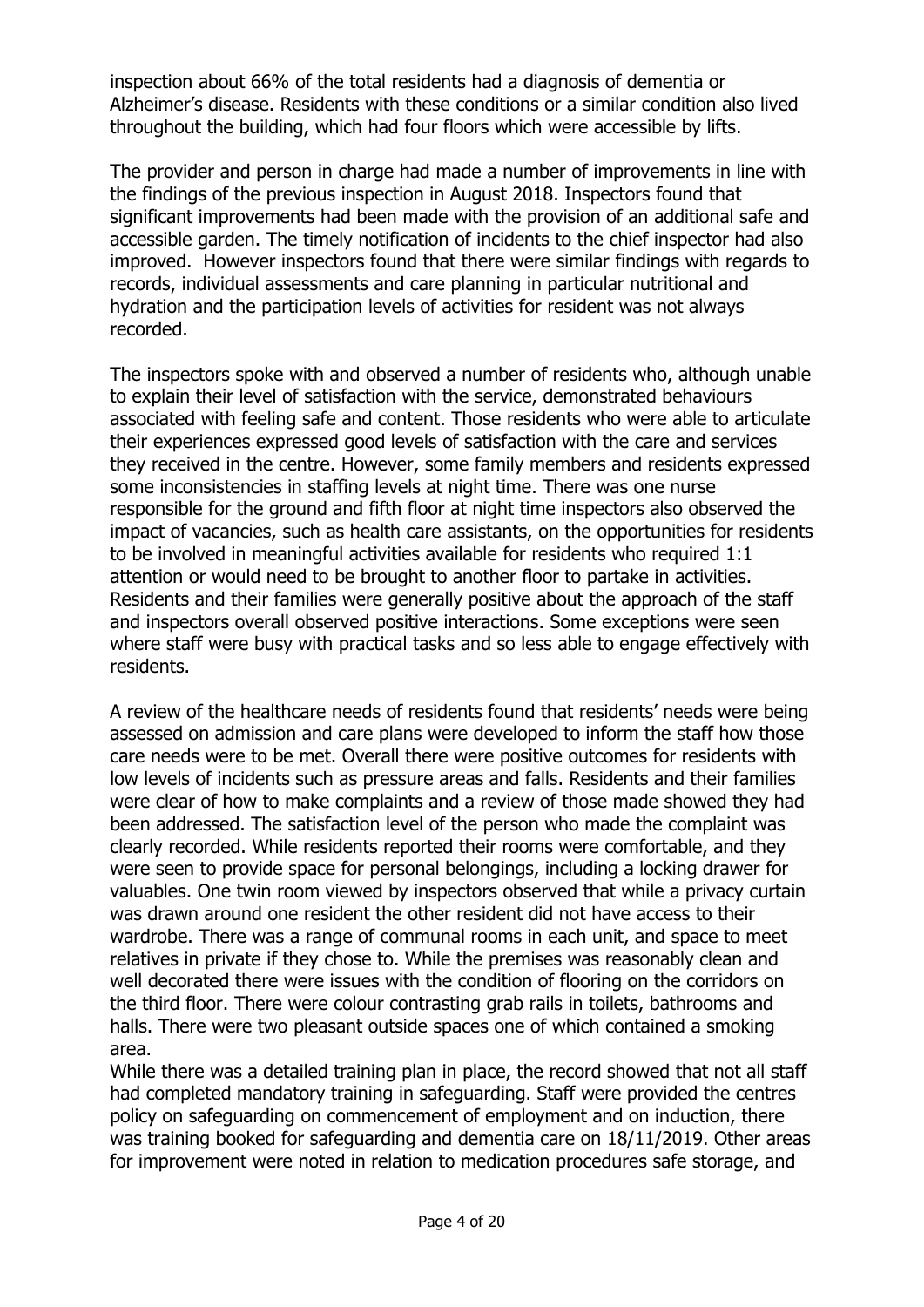staff supervision at night on the fifth and ground floor. These issues are outlined in the report and the action plan at the end of the report.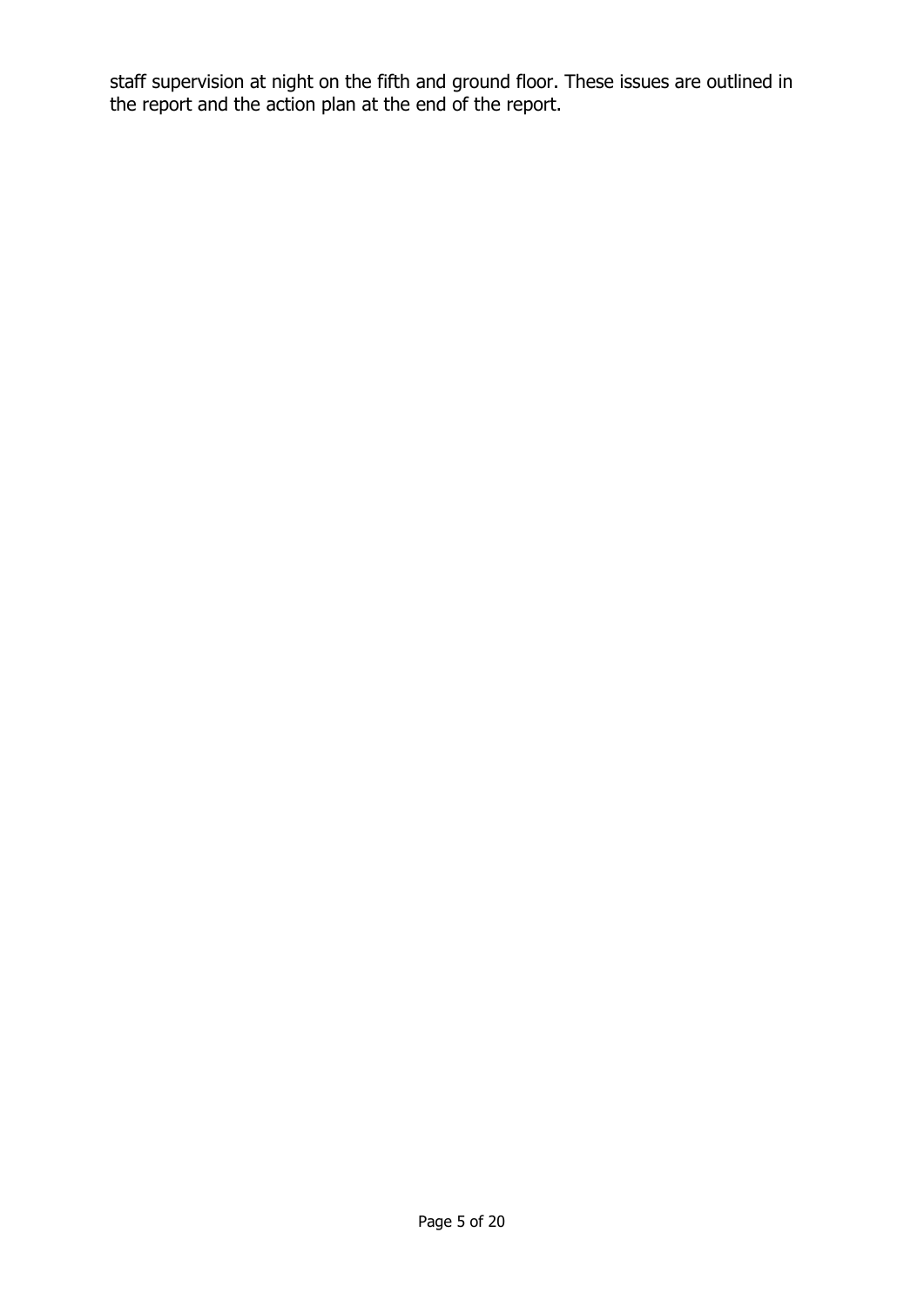**Compliance with Section 41(1)(c) of the Health Act 2007 and with the Health Act 2007 (Care and Welfare of Residents in Designated Centres for Older People) Regulations 2013, Health Act 2007 (Registration of Designated Centres for Older People) Regulations 2015 and the National Standards for Residential Care Settings for Older People in Ireland.**

**Outcome 01: Health and Social Care Needs**

### **Theme:**

Safe care and support

# **Outstanding requirement(s) from previous inspection(s):**

Some action(s) required from the previous inspection were not satisfactorily implemented.

### **Findings:**

The matters arising from the previous inspection were in relation to updating hydration records, smoking risk assessments, mobility care plans and end of life care plans. Most of these actions had been addressed, however deficits in the quality and content of hydration records were still noted.

Residents with dementia lived throughout this centre, across five floors. However the unit on the fifth floor was designated as specific dementia care unit. 14 residents lived there, and on the day of inspection 8 were maximum dependency, 2 had high dependency needs, 2 had medium dependency and 2 were classified as having low dependency needs.

The inspector found that there were policies and procedures in place to ensure residents received a satisfactory standard of care which was person-centred and respected their preferences. The monitoring and recording of residents' hydration and the recording and auditing of residents engagement in the recreational programme required improvement. On admission to the centre each resident's needs were comprehensively assessed using a number of risk assessment tools, for example, risk associated with factors that included vulnerability to falls, dependency levels, nutritional care, risk of developing pressure area problems and moving and handling requirements. In the records seen, residents had advanced care directives in place, and these had been reviewed with the general practitioner (GP), the resident and their family.

Each resident had a care plan completed that was maintained on a computer programme. This identified their needs and the care and support interventions that were implemented by staff to meet their assessed needs. Care plans for residents with dementia and the management of nutrition and hydration, and wound care were examined in detail.

The centres own policy on hydration indicated the level at which a resident was at risk of dehydration, and some records were seen indicating residents were drinking less fluids than that, however this had not been identified and addressed in the residents records. Fluid balance charts also required further improvement as the records showed the intake and output was not being recorded, despite directive in the care plan for this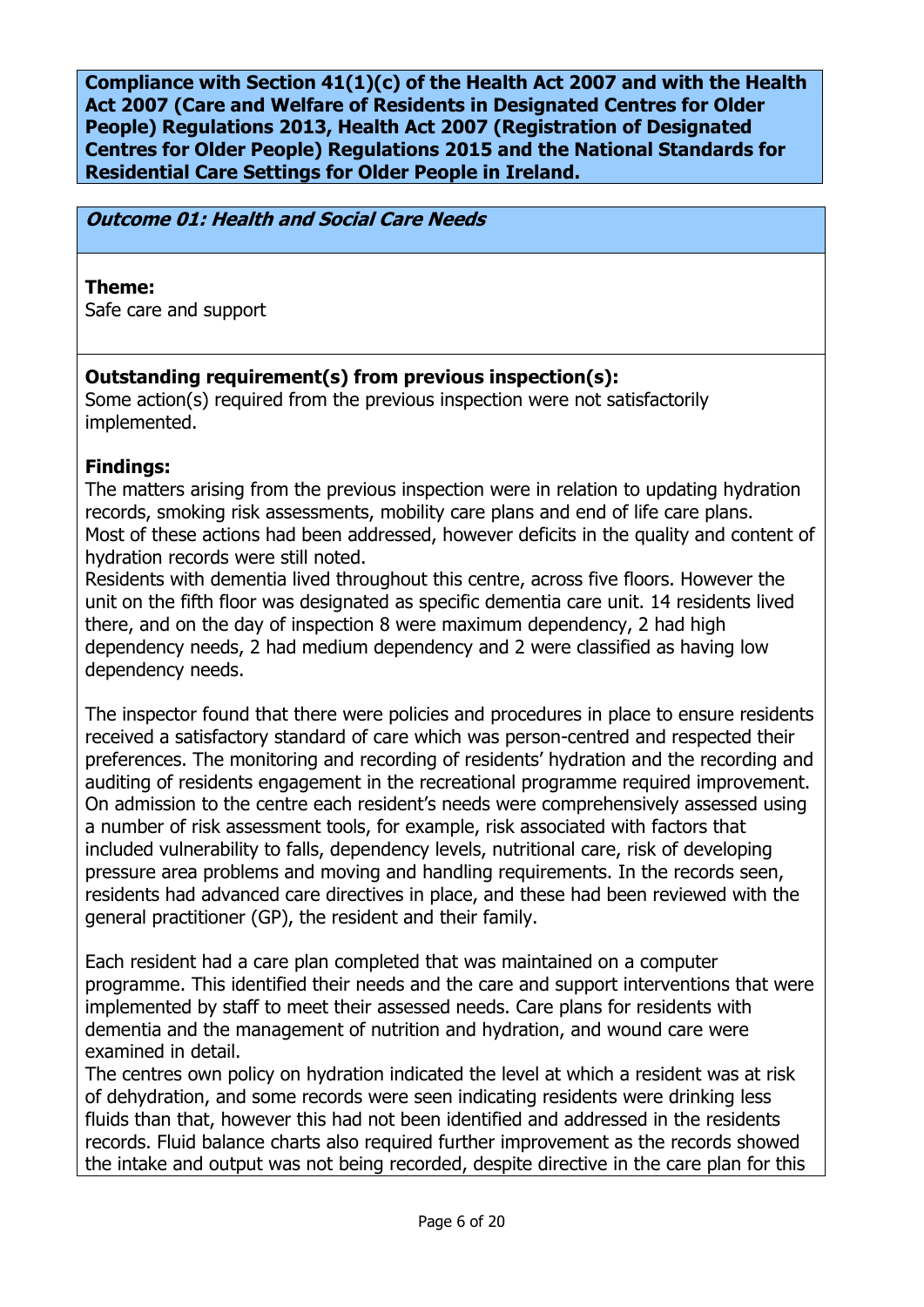specific measure to be recorded.

Nutritional assessments and care plans were in place that outlined the recommendations of dieticians and speech and language therapists where appropriate. Throughout the inspection residents were seen to be provided with regular snacks and drinks. There was a snack menu advertised throughout the centre. Diabetic options were available for residents with diabetes. There were sufficient staff on duty to support residents who required support at mealtimes, this support was task-orientated or neutral in its content and this will be described further in outcome 3 of this report. Each table was set with condiments. There was a menu in all of the dining rooms.

The management of skin and pressure wounds was good in the centre. The care records described the extent of the wounds, the dressings used and the progress/change in condition from one dressing change to another. The information included how to prevent skin deterioration by ensuring a routine of position changes was implemented and indicators for referral to allied health professionals.

Arrangements were in place to review and update care plans on a regular basis and there was evidence of involvement by the residents or their next of kin at family meetings. There was evidence that families were being consulted with and informed of residents care plans and clinical needs. However, the role of families to block or impede clinical recommendations for the provision of a specialist wheelchair required review to ensure the provider was meeting their obligation to provide appropriate care to all residents.

Systems for monitoring the exchange and receipt of relevant information when residents were transferred to or returned from another healthcare setting were in place. Discharge letters for residents who spent time in acute hospital care and letters from consultants detailing findings following out-patient clinic appointments were seen.

Care plans referencing resident's recreational and social interest were seen. However the records to reflect their engagement in activity and the quality of their engagement were inconsistent.

The designated centre had written policies and procedures which related to the administration, transcribing, storage, disposal and transfer of medicines.

The inspector saw that a medication management audit had been completed. The pharmacist visits and provided support as necessary. There was a gap identified in the safe storage of medications in the centre, an insulin pen was not individually labelled for a resident and sharps bins viewed by inspectors were not signed by the staff that had opened them and bins did not have the temporary closure mechanism engaged when bins were not in use. Inspectors found that two venepuncture trays were not clean. Outof-date stock or medicines that were no longer required were stored separately from other medicinal products and disposed of appropriately.

Nursing staff were observed administering medicines to residents by explaining to them what the medication was for and what they needed to do to take their medication. Details of all medicines administered were recorded by nurses. Prescription records included all the appropriate information such as the resident's name and address, any allergies, and a photo of the resident. The maximum dose of PRN (as required)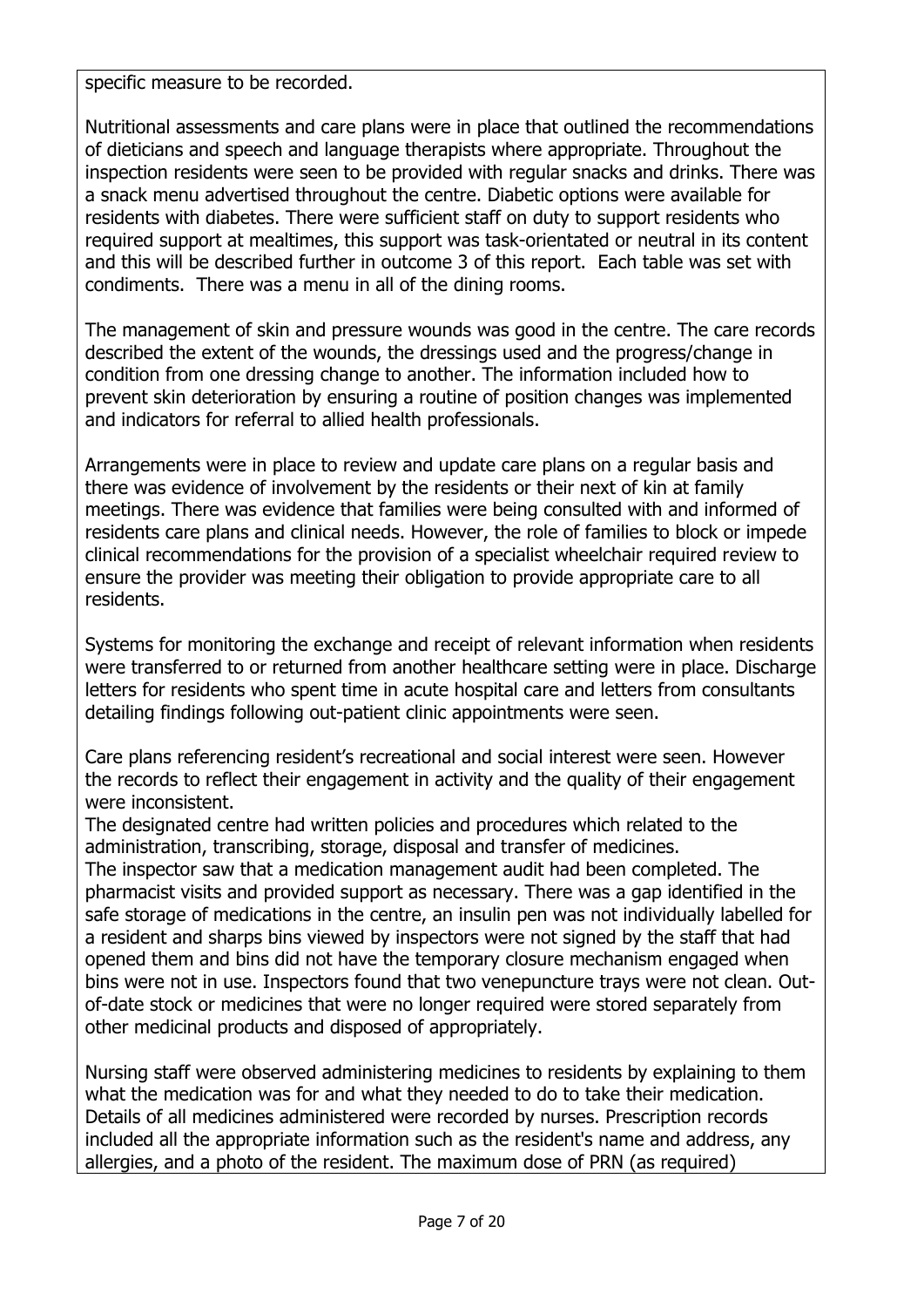medication to be given in a 24 hour period was outlined. Medications that required special control measures were safely managed and kept securely in keeping with professional guidelines. Nurses maintained a register of controlled drugs. Two nurses signed and dated the register and the stock balance was checked and signed by two nurses at shift changeovers.

### **Judgment:**

Substantially Compliant

### **Outcome 02: Safeguarding and Safety**

### **Theme:**

Safe care and support

### **Outstanding requirement(s) from previous inspection(s):**

No actions were required from the previous inspection.

### **Findings:**

Measures to protect residents from being harmed or suffering abuse were in place. A policy on, and procedures for the prevention, detection and response to allegations of abuse was in place. Staff who communicated with the inspector confirmed that they had received training on safeguarding vulnerable adults and were familiar with the reporting structures in place.

There were systems in place to ensure allegations of abuse were fully investigated, and that pending such investigations measures were in place to ensure the safety of residents. Staff confirmed that there were no barriers to raising issues of concern.

Notifications in respect of allegations of suspected or confirmed abuse to a resident was submitted to HIQA were followed up. These matters were satisfactorily addressed in accordance with the designated centres policies and procedures.

However, notifications were submitted to HIQA on the day of inspection that were not disclosed to inspectors while they were on the premises. Care plans relating to the residents had been reviewed and the incidents were not seen in the residents daily notes.

The centre was a pension agent for a small number of its residents. The processes to manage this ensured that residents monies were secure and handled transparently. There were systems in place to manage resident day-to-day monies, and the processes were clear, transparent and records seen were correct.

There was a policy/procedure in place about behavioural and psychological signs and symptoms of dementia and restrictive practices. These were clear and gave good instructions to guide staff practice.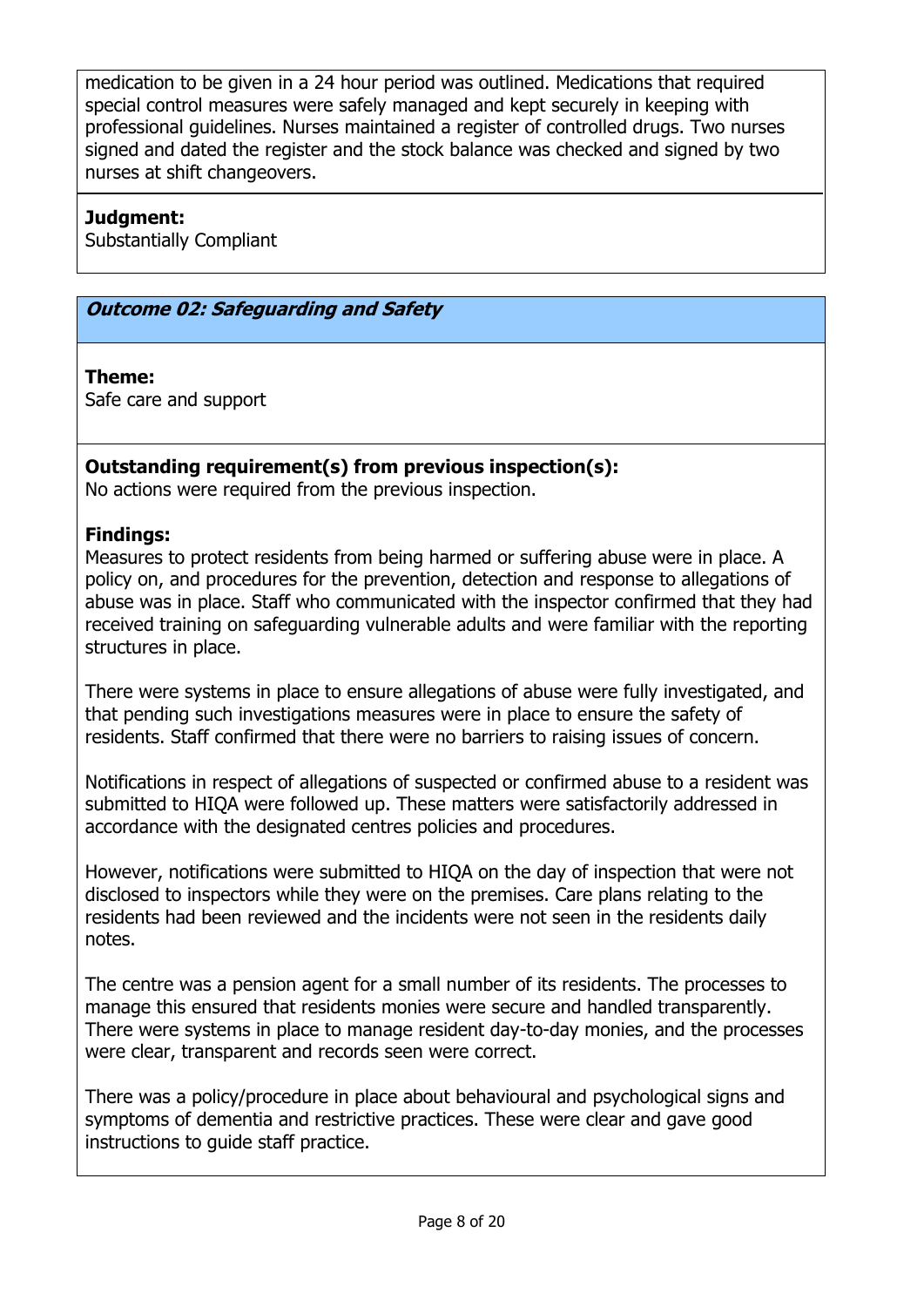There was an induction programme in place for new staff. While the centre had a comprehensive mandatory training programme in place and staff had access to appropriate training not all staff had attended safeguarding training. Further training was scheduled this month on safeguarding and dementia for staff.

A review of training records indicated that staff were provided with up-to-date knowledge and skills, appropriate to their role to enable them to manage responsive behaviours. At the time of the inspection there were a small number of residents displaying such behaviours. Staff described potential triggers, the use of behaviour charts and interventions that could be adopted such as redirection, distraction and diversion and noise reduction, and the records maintained showed the centres policy was being followed. Residents were also being referred to specialists for review, and their recommendations were added to care plans. Staff focused on a proactive and positive approach to residents.

There was a policy on provision of information to residents. Some residents were seen to be wearing glasses and hearing aids to assist communication.

The centre had a policy on the use of restraint which was in line with ''Towards a Restraint Free Environment'' to ensure residents were protected from potential harm. The use of any measures that could be considered as restraints such as bed rails, was underpinned by an assessment and was reviewed on a regular basis. There was evidence that discussion had taken place with the resident, his/her representatives and in instances where these measures were requested, the staff provided information on associated hazards and offered alternative options such as low to floor beds. Staff were clear that these measures were as a last resort and only considered when less restrictive interventions had not achieved the desired outcome to keep the resident safe.

On the fifth floor of the centre, which was a designated specialist dementia unit the inspectors made the following observations. Due to the placement of an armchair, the buttons to call the elevator were obscured throughout the inspection day. As the activity programme took place on floors away from the fifth floor, residents choices and ability to attend the programme freely was restricted. Staff allocations (discussed further in the next section of the report) were insufficient to ensure that residents had access to sufficient recreational opportunities and records seen indicated that residents attended activities infrequently.

# **Judgment:**

Non Compliant - Moderate

**Outcome 03: Residents' Rights, Dignity and Consultation**

# **Theme:**

Person-centred care and support

**Outstanding requirement(s) from previous inspection(s):**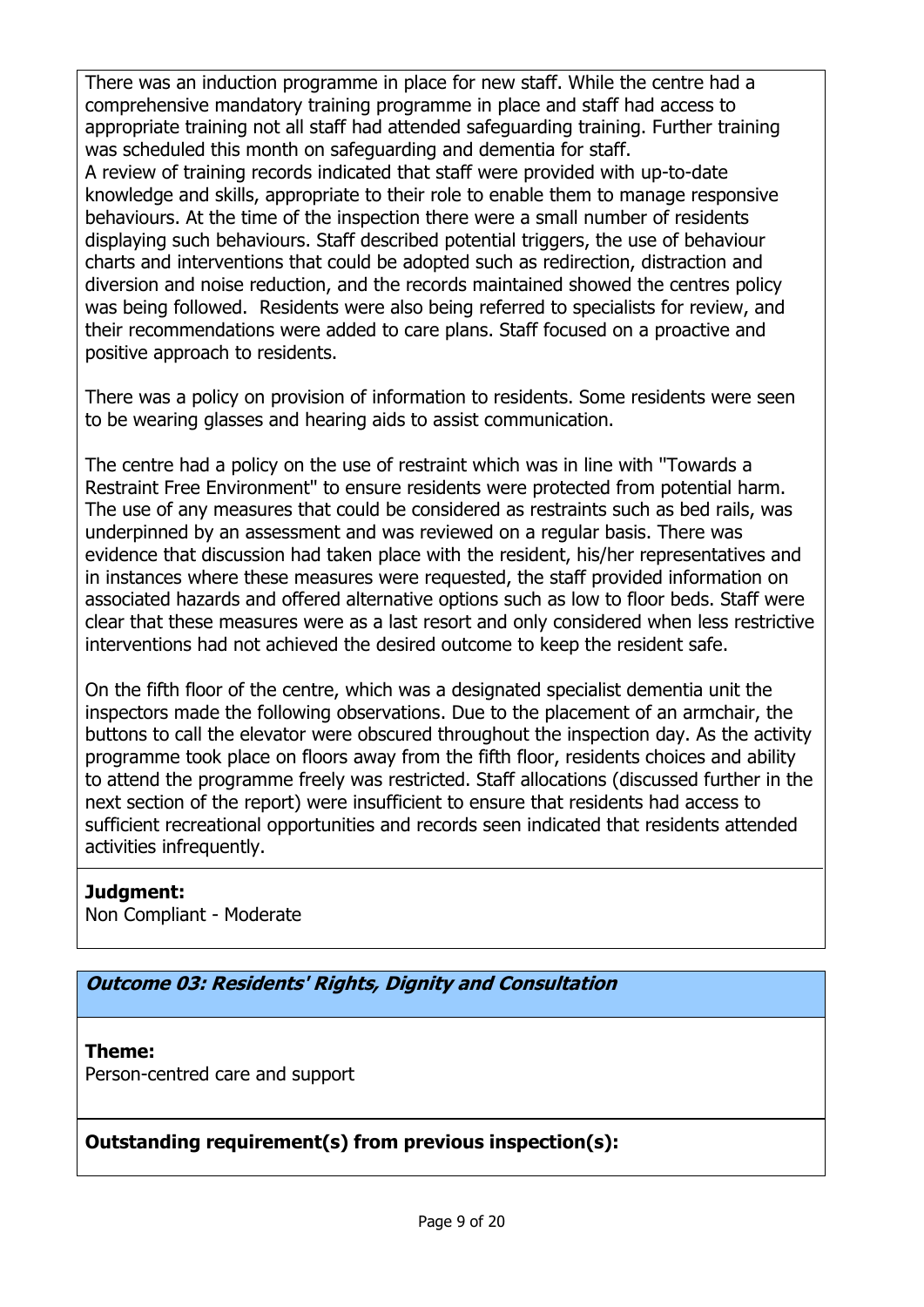# **Findings:**

While privacy and dignity was being respected in the centre with regard to residents exercising choice and control over their life to maintain maximum independence, a review was required to ensure consistent access to meaningful occupation due to the layout of the building, where activities took place on different floors.

Staff were observed to be aware of residents communication needs and were referred to appropriate healthcare specialists for dental and optical care. The centre had an open visiting policy. Visitors were made welcome and were encouraged to participate in the resident's life in the centre. On the day of the inspection a number of visitors were observed meeting with residents or taking residents out on trips and appointments. There was also a variety of visitors' rooms, where residents could meet with their visitors in private if they wished to do so.

Residents were encouraged to participate in the activities and entertainments that were on offer but where a resident declined this was respected by staff. There was a daily schedule of activities on advertised on each unit in picture and word format. Through the schedule staff organised and facilitated a range of group activities, however there was no scheduled activity for residents that required 1:1 activities in line with their abilities and preferences.

The inspectors spent some time during the day observing staff and resident interactions on each unit. Some observations were positive, and staff were seen to be using appropriate touch, eye contact and calm reassuring tones of voice to engage with residents in a positive and person centred way. Staff knew the residents they were caring for and for those residents who could not verbalize most staff recognized when the resident was not enjoying an activity or was feeling uncomfortable. However this approach was not consistent and inspectors found that some staff/resident interactions were marked by neutral communications or a task orientated approach and were not person centred. Resident care plans included a communications care plan which highlighted any specific communication needs that the resident may have. Overall staff were aware of the different communication needs and of the best way to communicate with and support the person with dementia.

Inspectors observed that residents' rights, privacy and dignity were respected when staff were providing personal care in the resident's bedroom or in bathrooms, however the privacy for some residents were compromised as their bedrooms could be overlooked from the garden area. One resident did not have access to their wardrobe should the privacy curtains be drawn. Staff were observed to knock before entering a resident's bedroom.

Following consultation and feedback from a recent satisfaction survey, snack menus were developed and on display for residents to choose from and staff had organised regular trips to the local shops and places of interest.

Residents had access to radio, television, newspapers and information about local events. The centre had arrangements in place for residents to exercise their civil, political and religious rights. Residents had access to independent advocacy services which was advertised throughout the centre.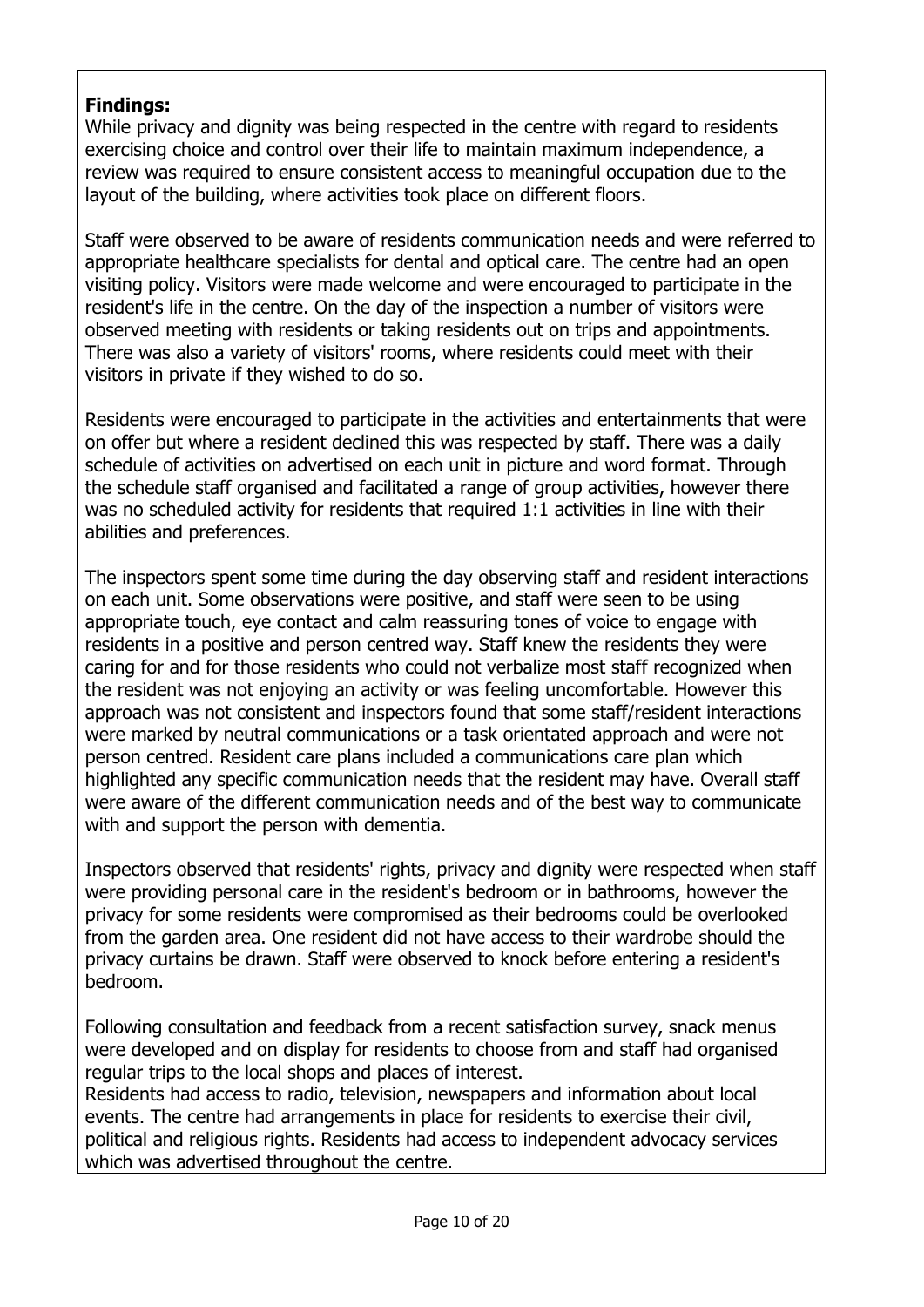### **Outcome 04: Complaints procedures**

#### **Theme:**

Person-centred care and support

#### **Outstanding requirement(s) from previous inspection(s):**

No actions were required from the previous inspection.

#### **Findings:**

There was a comprehensive complaints policy in place. The process included an appeals procedure. Residents and their families or representatives were informed about the complaints procedure on admission and in the resident's guide. The complaints procedure was displayed in a prominent position in the centre.

A review of the complaints log showed that complaints were recorded and were being managed by the person in charge. Complaints were addressed promptly, and there were records available to document the outcome and satisfaction level of the complainant. Residents and families who spoke with the inspectors said that they could speak to staff and managers if they had any concerns or complaints. They said to inspectors that if they had raised a complaint that it was addressed promptly and that they were satisfied with the outcome.

# **Judgment:**

**Compliant** 

#### **Outcome 05: Suitable Staffing**

### **Theme:**

**Workforce** 

### **Outstanding requirement(s) from previous inspection(s):**

No actions were required from the previous inspection.

### **Findings:**

There were effective procedures in place for the recruitment and selection of care staff. The provider ensured that all staff had completed An Garda Síochána (police) Vetting before commencing working in the centre as per the National Vetting Bureau (Children and Vulnerable Persons) Act 2012.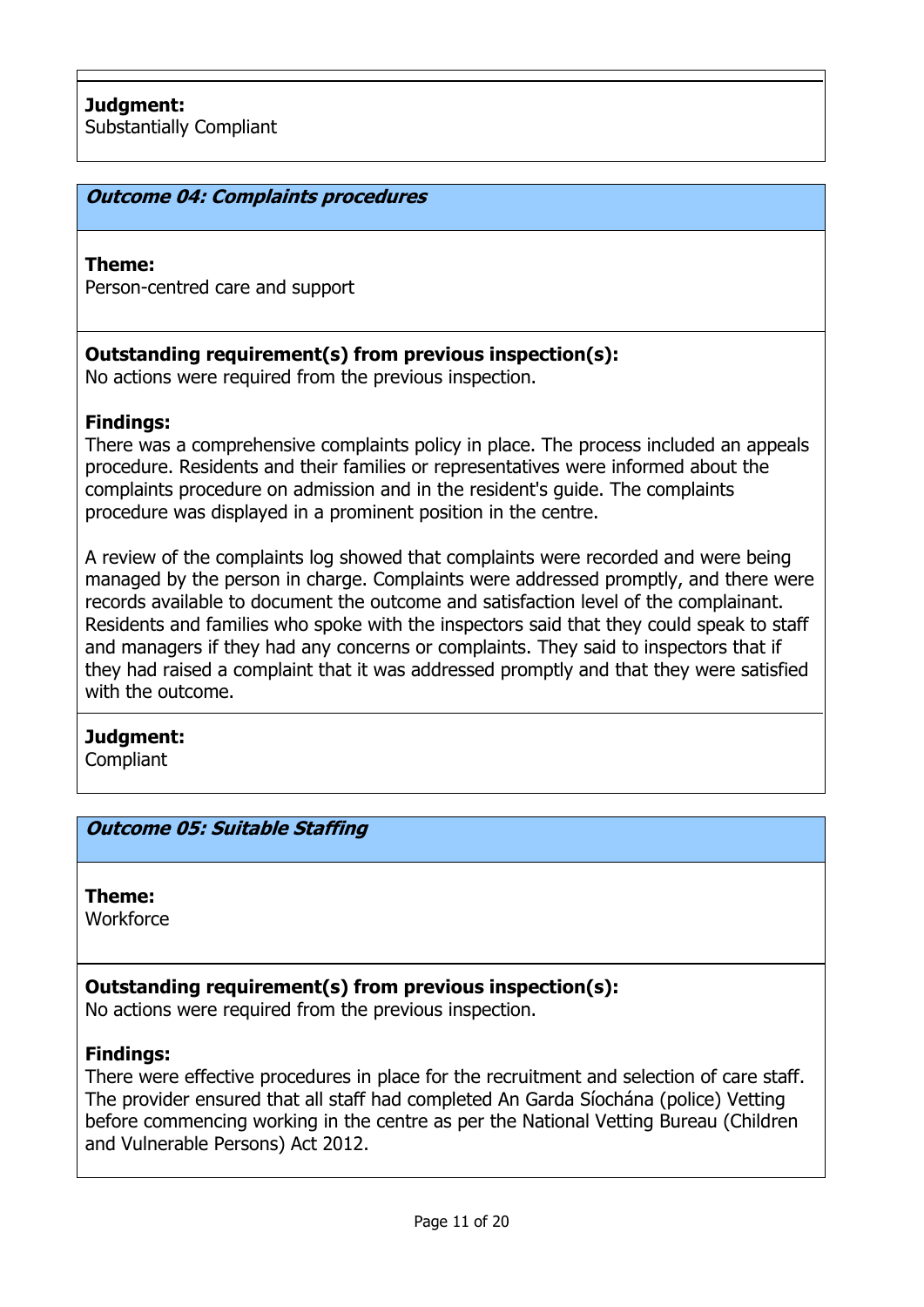The volunteers' files viewed by inspectors in the centre did not have their roles and responsibilities set out in writing. Inspectors saw a template had been developed to address this.

Inspectors were not assured that the number and skill mix of staff was appropriate having regard to the needs of the resident and the size and layout of the build. For example;

- Inadequate staff to ensure one to one activity was provided to residents
- Inadequate staff to escort residents to another floor for activities

• Staffing levels at night on two of the floors did not ensure adequate supervision of healthcare assistants. For example when the staff nurse was called to another floor the healthcare assistant was the only staff member left on the floor at this time. Inspectors were informed by nursing management and the registered provider representative that a staffing proposal was being reviewed but had not been concluded by the provider, this was not available on the day of inspection.

# **Judgment:**

Non-Compliant - Moderate

### **Outcome 06: Safe and Suitable Premises**

### **Theme:**

Effective care and support

# **Outstanding requirement(s) from previous inspection(s):**

The action(s) required from the previous inspection were satisfactorily implemented.

# **Findings:**

Overall the centre was reasonable clean and well decorated. There were improvements seen since the last inspection regarding the provision and access to an additional outside space for residents. However, there was inappropriate storage of equipment such as linen skips in hallways and lift vestibules and the storage of linen, continence wear, wheelchairs and arm chairs in an assisted bathroom. The privacy and dignity of residents in three bedrooms on the ground floor were compromised as they overlooked one of the gardens and one resident did not have access to their wardrobe due to the layout of a twin room when privacy curtains were drawn closed, this is discussed under outcome 3 above. The smoking area was not clean and temperatures varied in different areas of the centre and time of the day for example the visitors' room and the lobbies.

There were adequate shower and toilet facilities available for 89 residents. Shower, bathroom, toilet facilities and hallways were fitted with grab rails and specialist equipment to ensure the safety and comfort of the residents. The design and layout of the designated centre were in line with the Statement of Purpose.

There were many dementia friendly features in the centre. While there were orientation boards in most of the floors there was none in the dementia floor. Signage and way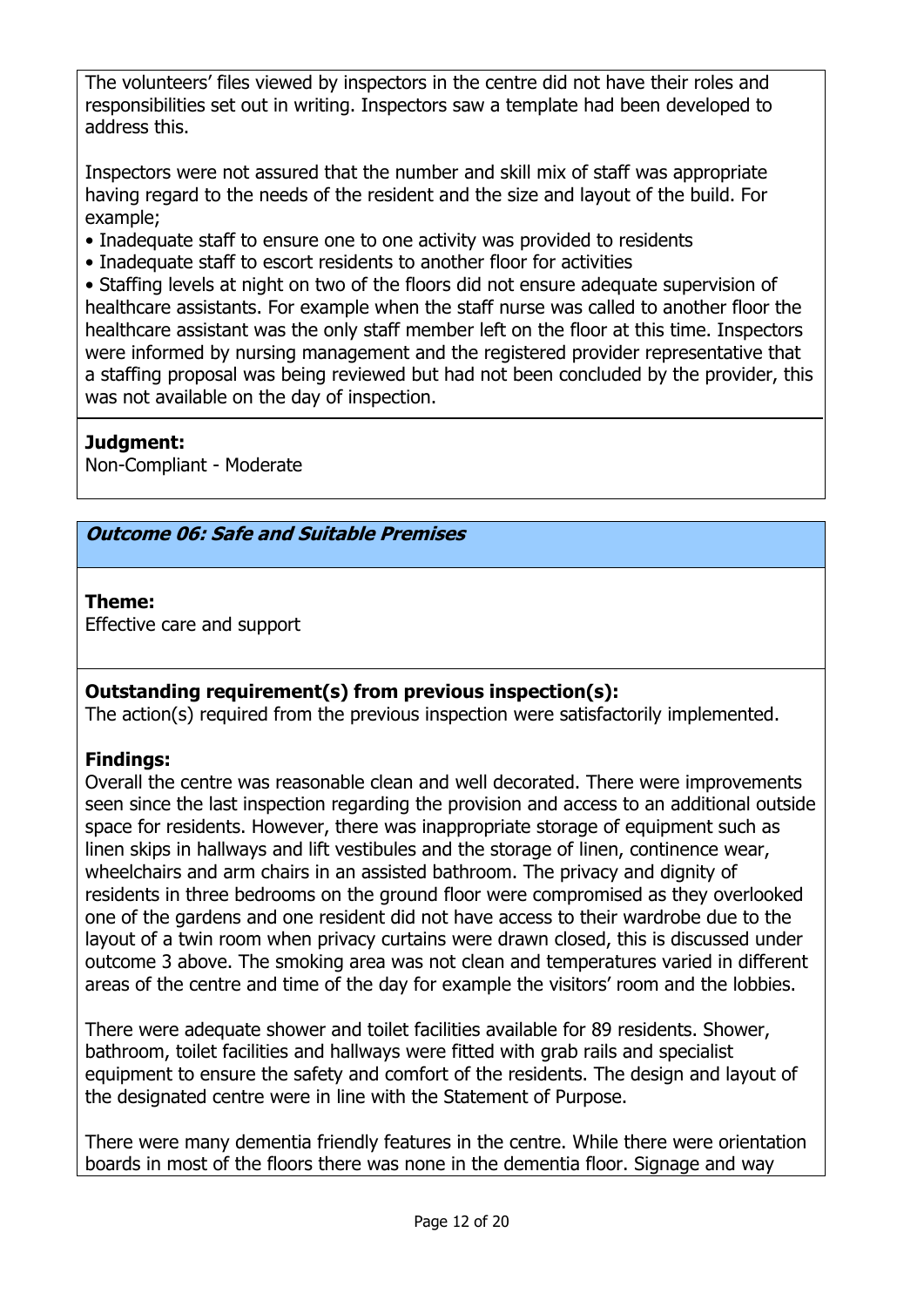finding was good and bedroom doors were painted in different colours throughout the centre. Overall the soft furnishings were pleasant and suitable for the age group of the residents. Menus were displayed in pictorial and word format.

# **Judgment:**

Substantially Compliant

### **Outcome 08: Governance and Management**

### **Theme:**

Governance, Leadership and Management

### **Outstanding requirement(s) from previous inspection(s):**

### **Findings:**

There was a clearly defined management structure that identified the lines of authority and accountability. The organisational structure was outlined in the statement of purpose. Clinical audits were carried out that analysed accidents, complaints, care plans, medications and others but did not include activity provsion. The results of audits were shared with staff for learning.

Inspectors were not assured that there was sufficient staff to ensure safe care effective care. This is discussed under outcome 5: staffing.

There was evidence of consultation with residents and their representatives in a range of areas at residents' meetings and satisfaction survey. Inspectors were told by senior management staff that an annual review had taken place but this was not available on the day of inspection.

### **Judgment:**

**Compliant**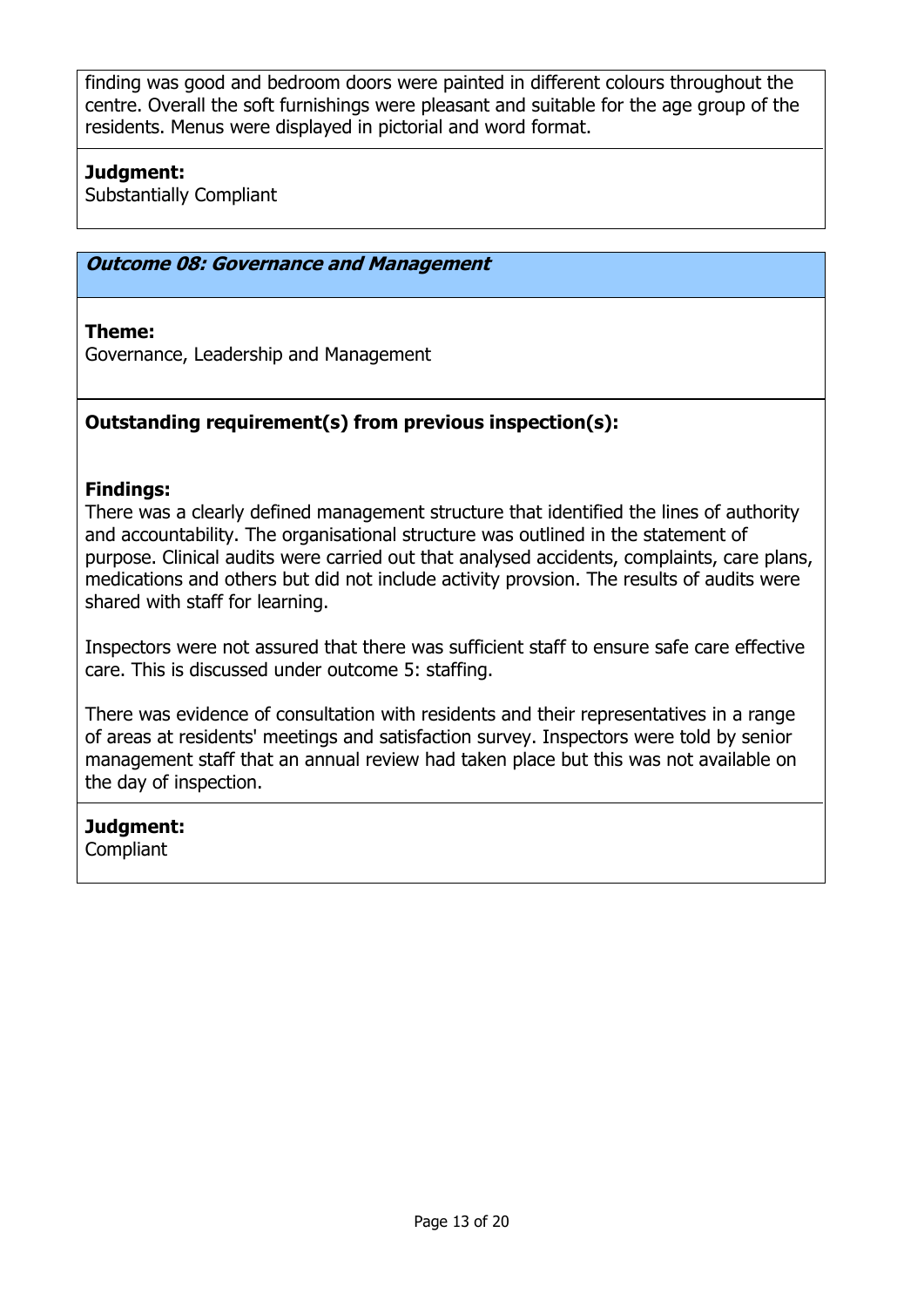# **Closing the Visit**

At the close of the inspection a feedback meeting was held to report on the inspection findings.

### **Acknowledgements**

The inspector wishes to acknowledge the cooperation and assistance of all the people who participated in the inspection.

### **Report Compiled by:**

Deirdre O'Hara Inspector of Social Services Regulation Directorate Health Information and Quality Authority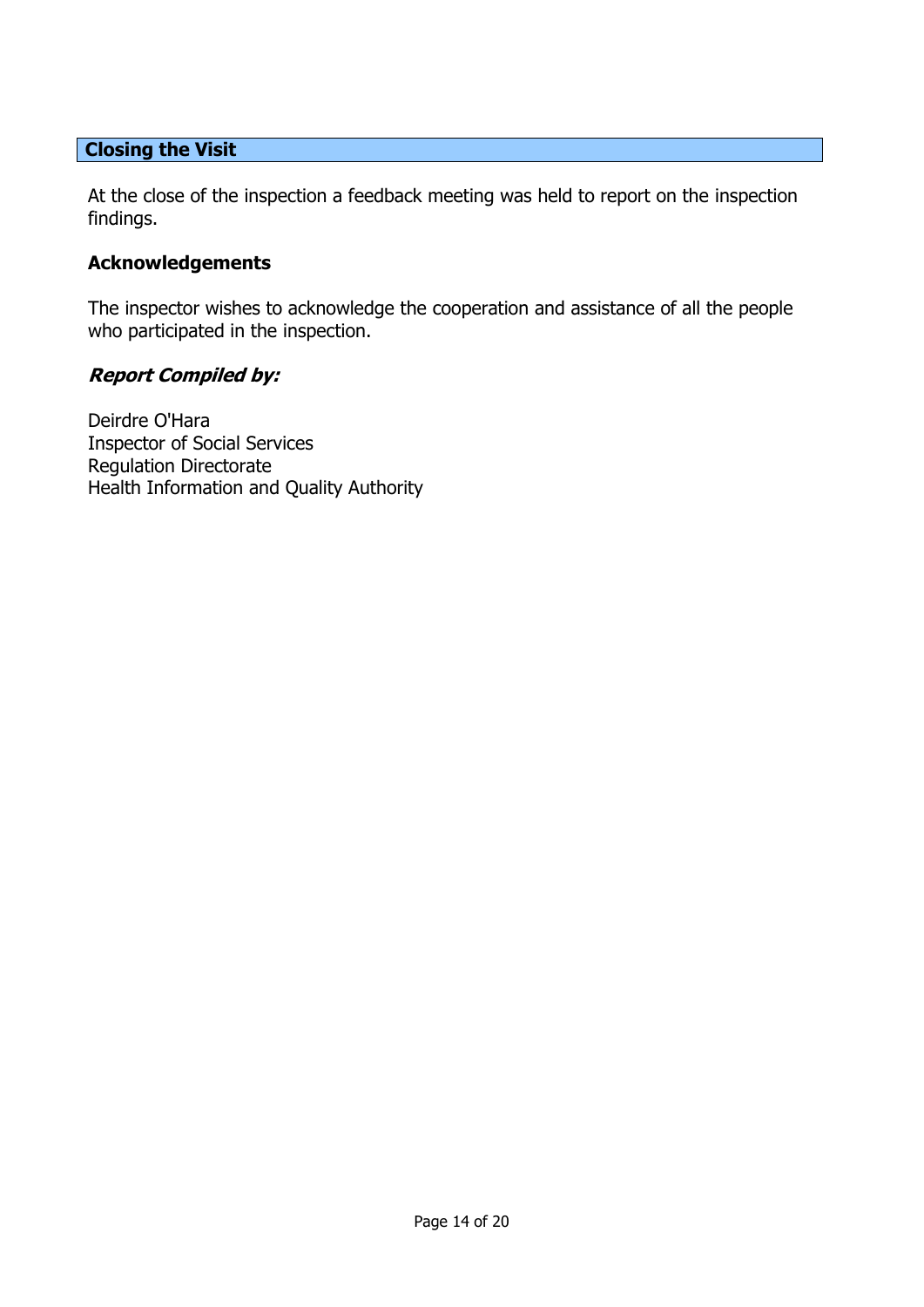# **Health Information and Quality Authority Regulation Directorate**



**Action Plan**

#### An tÚdarás Um Fhaisnéis agus Cáilíocht Sláinte

# **Provider's response to inspection report<sup>1</sup>**

| <b>Centre name:</b>        | CareChoice Finglas |
|----------------------------|--------------------|
|                            |                    |
| <b>Centre ID:</b>          | OSV-0005307        |
|                            |                    |
| <b>Date of inspection:</b> | 13/11/2019         |
|                            |                    |
| <b>Date of response:</b>   | 15/01/2020         |
|                            |                    |

#### **Requirements**

This section sets out the actions that must be taken by the provider or person in charge to ensure compliance with the Health Act 2007 (Care and Welfare of Residents in Designated Centres for Older People) Regulations 2013 and the National Quality Standards for Residential Care Settings for Older People in Ireland.

All registered providers should take note that failure to fulfil your legal obligations and/or failure to implement appropriate and timely action to address the noncompliances identified in this action plan may result in enforcement action and/or prosecution, pursuant to the Health Act 2007, as amended, and Regulations made thereunder.

### **Outcome 01: Health and Social Care Needs**

**Theme:** 

 $\overline{a}$ 

Safe care and support

#### **The Person in Charge (PIC) is failing to comply with a regulatory requirement in the following respect:**

A resident did not have a specific wheelchair which had been recommended by a specialist.

### **1. Action Required:**

Under Regulation 06(2)(b) you are required to: Make available to a resident medical treatment recommended by a medical practitioner, where the resident agrees to the recommended treatment.

 $1$  The Authority reserves the right to edit responses received for reasons including: clarity; completeness; and, compliance with legal norms.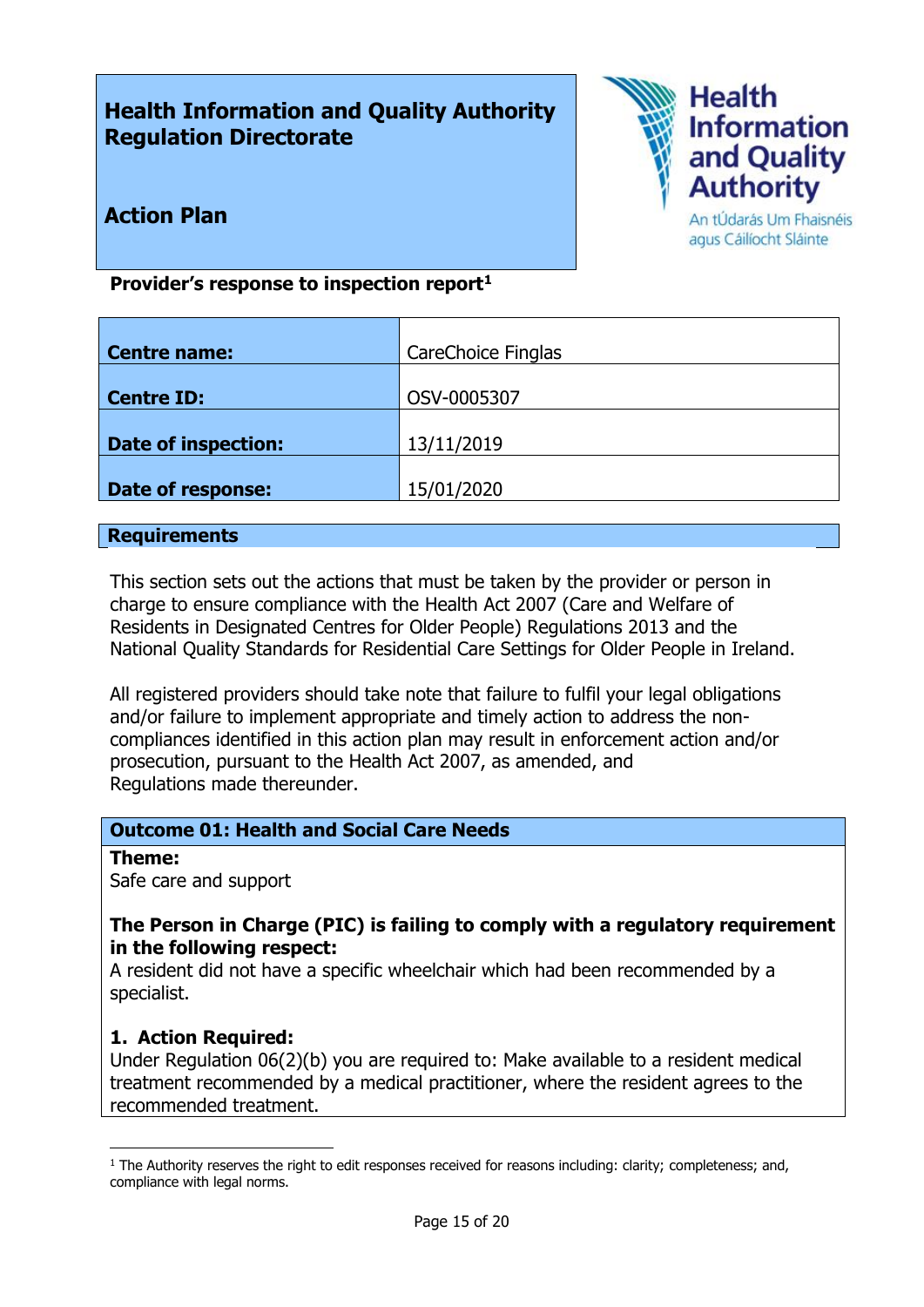# **Please state the actions you have taken or are planning to take:**

An assessment by the OT is now completed, the provider will be covering all cost incurred to source the specialised chair, procurement process ongoing (4-6 weeks lead time on customised chair delivery

# **Proposed Timescale:** 10/02/2020

**Theme:** 

Safe care and support

### **The Registered Provider (Stakeholder) is failing to comply with a regulatory requirement in the following respect:**

The monitoring and recording of hydration charts require improvement. There were gaps in the recording and auditing of residents engagement in the recreational programme.

# **2. Action Required:**

Under Regulation 21(3) you are required to: Retain the records set out in Schedule 3 for a period of not less than 7 years after the resident has ceased to reside in the designated centre.

### **Please state the actions you have taken or are planning to take:**

Hydration checklist introduced to record the hydration levels of residents at the end of the shift and used for handovers by nurse on duty, the current documentation of fluid intake/ output in epic care (touch care) will continue and spot checks will be completed to address any gaps. Re-education of clinical team on timely completion of hydration charts, midday shift handovers in place to hydration status of the residents. Review of the activity schedule conducted, activity team re-educated on timely recording of activity engagements/ refusals in epic touch care on daily basis, spot checks of epic reports will be conducted to monitor the activity documentation.

### **Proposed Timescale:** 28/12/2019

**Theme:** 

Safe care and support

### **The Person in Charge (PIC) is failing to comply with a regulatory requirement in the following respect:**

An insulin pen was not individually labeled for a resident.

Sharps bins were not signed by the staff who opened them.

The temporary closure mechanism was not engaged when sharps bins were not in use. Venepuncture trays were not clean.

# **3. Action Required:**

Under Regulation 29(4) you are required to: Store all medicinal products dispensed or supplied to a resident securely at the centre.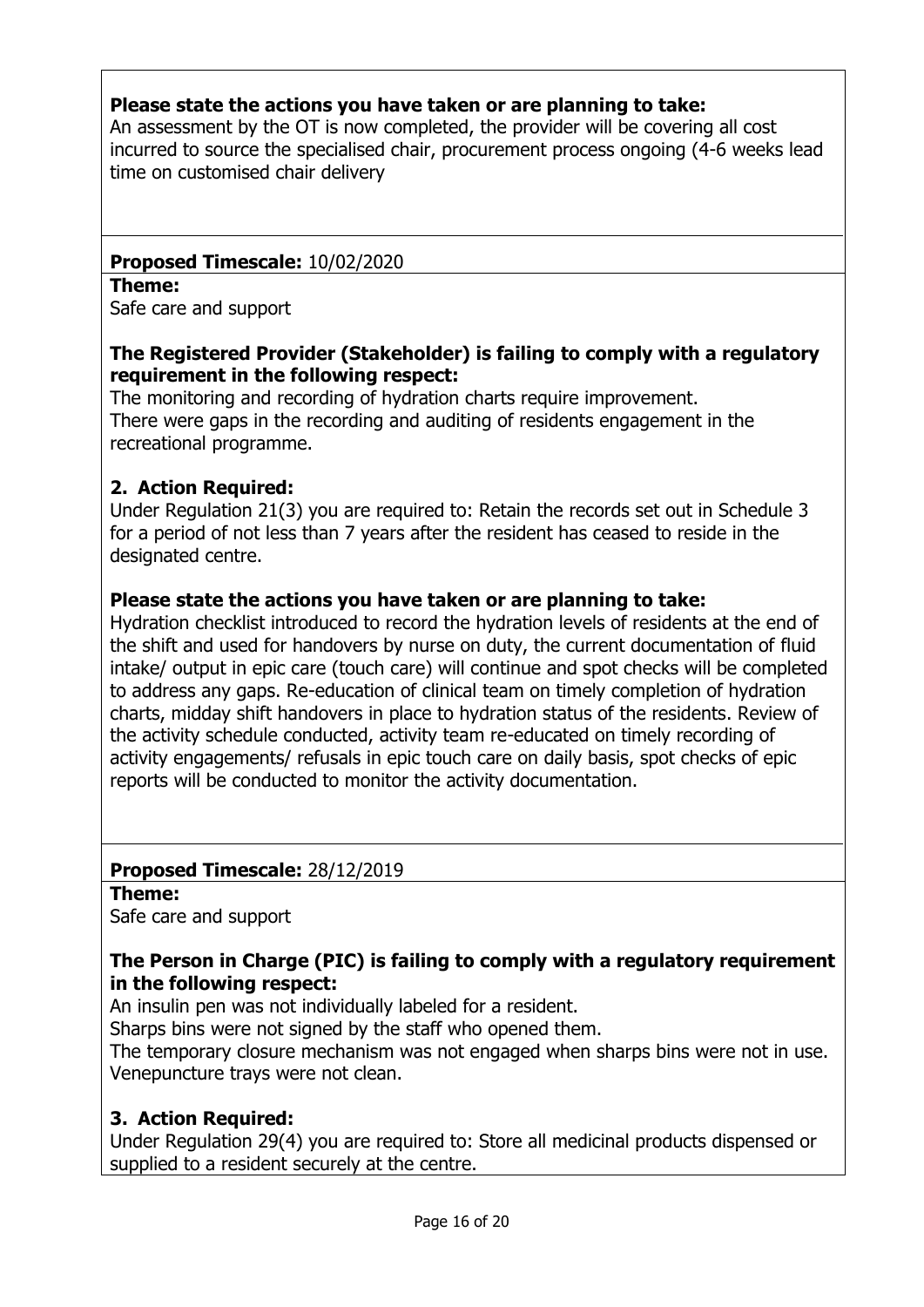# **Please state the actions you have taken or are planning to take:**

Following actions taken – Staff education on the gaps identified completed, the nurse on duty to do a daily check of sharp bins, medication trolley and to sign the checklist. Labelling of individual medications being addressed in the nurses' meeting, all above non compliances actioned. Ongoing audit of the medication trolley and clinical rooms to ensure compliance will be carried out.

**Proposed Timescale:** 03/01/2020

### **Outcome 02: Safeguarding and Safety**

**Theme:** 

Safe care and support

#### **The Person in Charge (PIC) is failing to comply with a regulatory requirement in the following respect:**

The buttons at the elevator on the fifth floor were obstructed. As the activity programme took place on floors away from the fifth floor, residents choices and ability to attend the programme freely was restricted.

#### **4. Action Required:**

Under Regulation 07(2) you are required to: Manage and respond to behaviour that is challenging or poses a risk to the resident concerned or to other persons, in so far as possible, in a manner that is not restrictive.

**Please state the actions you have taken or are planning to take:** 

**The inspector has reviewed the provider compliance plan. The actions proposed to address the regulatory non-compliance does not adequately assure the chief inspector that the actions will result in compliance with the regulations.**

**Proposed Timescale:** 14/01/2020

**Theme:** 

Safe care and support

### **The Registered Provider (Stakeholder) is failing to comply with a regulatory requirement in the following respect:**

All staff had not attended training in relation to the detection and prevention of and responses to abuse.

### **5. Action Required:**

Under Regulation 08(2) you are required to: Ensure staff are trained in the detection and prevention of and responses to abuse.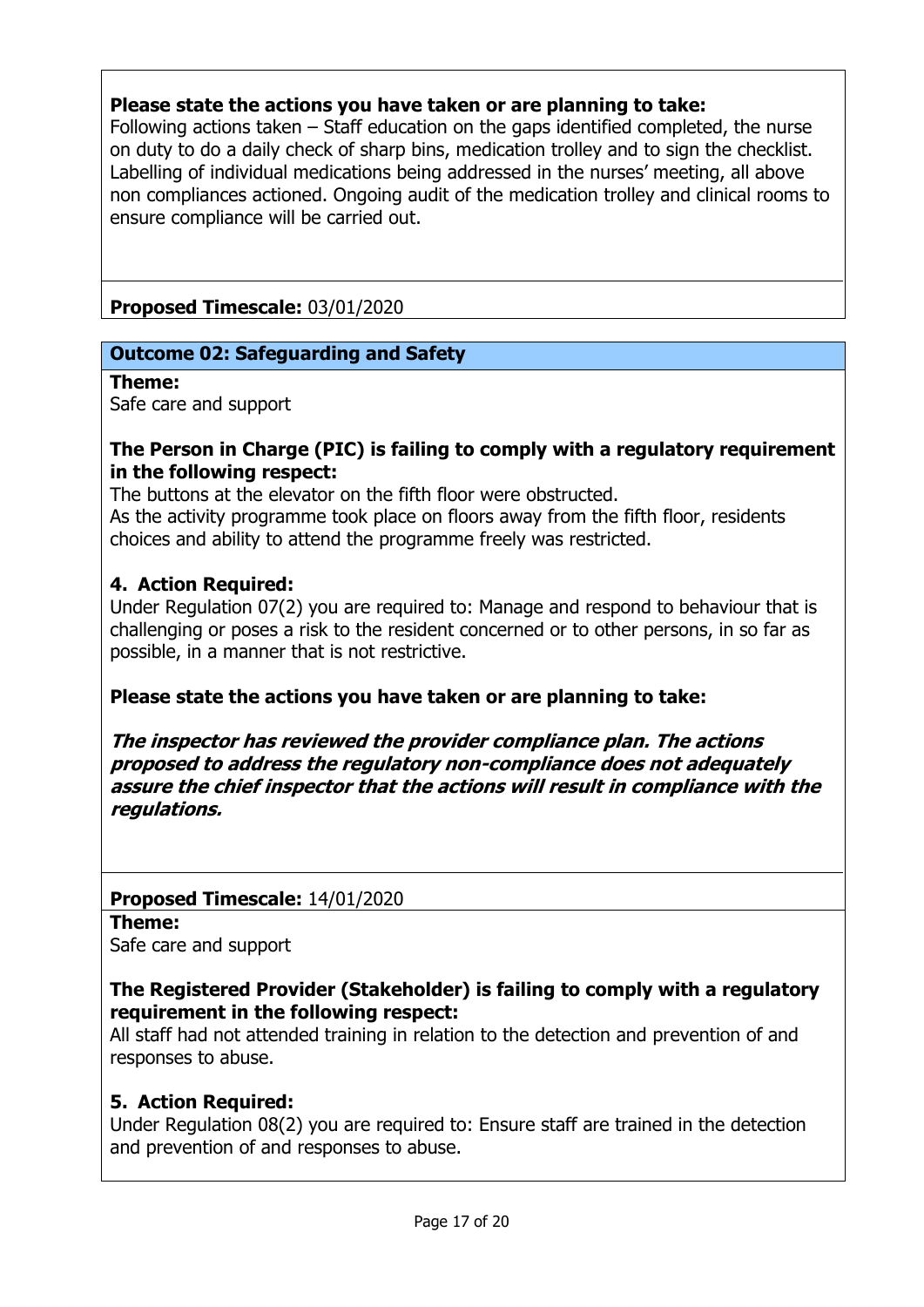### **Please state the actions you have taken or are planning to take:**

All staffs undertake mandatory training on induction and are retrained regularly as per regulatory requirements, staffs who were outstanding at the time of inspection were scheduled for a latest upcoming training date and is being completed. PIC will review the training matrix regularly to ensure compliance.

### **Proposed Timescale:** 15/01/2020

### **Outcome 03: Residents' Rights, Dignity and Consultation**

**Theme:** 

Person-centred care and support

### **The Registered Provider (Stakeholder) is failing to comply with a regulatory requirement in the following respect:**

Residents did not consistently have access to meaningful occupation.

#### **6. Action Required:**

Under Regulation 09(2)(b) you are required to: Provide opportunities for residents to participate in activities in accordance with their interests and capacities.

### **Please state the actions you have taken or are planning to take:**

Activity schedule was reviewed and new activities included in consultation with residents through residents committee, activity schedule has now included one to one activities and same will be recorded in touch care; key to me and activity assessments under review to reflect residents individual preferences.

### **Proposed Timescale:** 01/03/2020

**Theme:**  Person-centred care and support

### **The Registered Provider (Stakeholder) is failing to comply with a regulatory requirement in the following respect:**

The privacy for some residents were compromised as their bedrooms could be overlooked from the garden area.

### **7. Action Required:**

Under Regulation 09(3)(b) you are required to: Ensure that each resident may undertake personal activities in private.

### **Please state the actions you have taken or are planning to take:**

**The inspector has reviewed the provider compliance plan. The actions proposed to address the regulatory non-compliance does not adequately assure the chief inspector that the actions will result in compliance with the regulations.**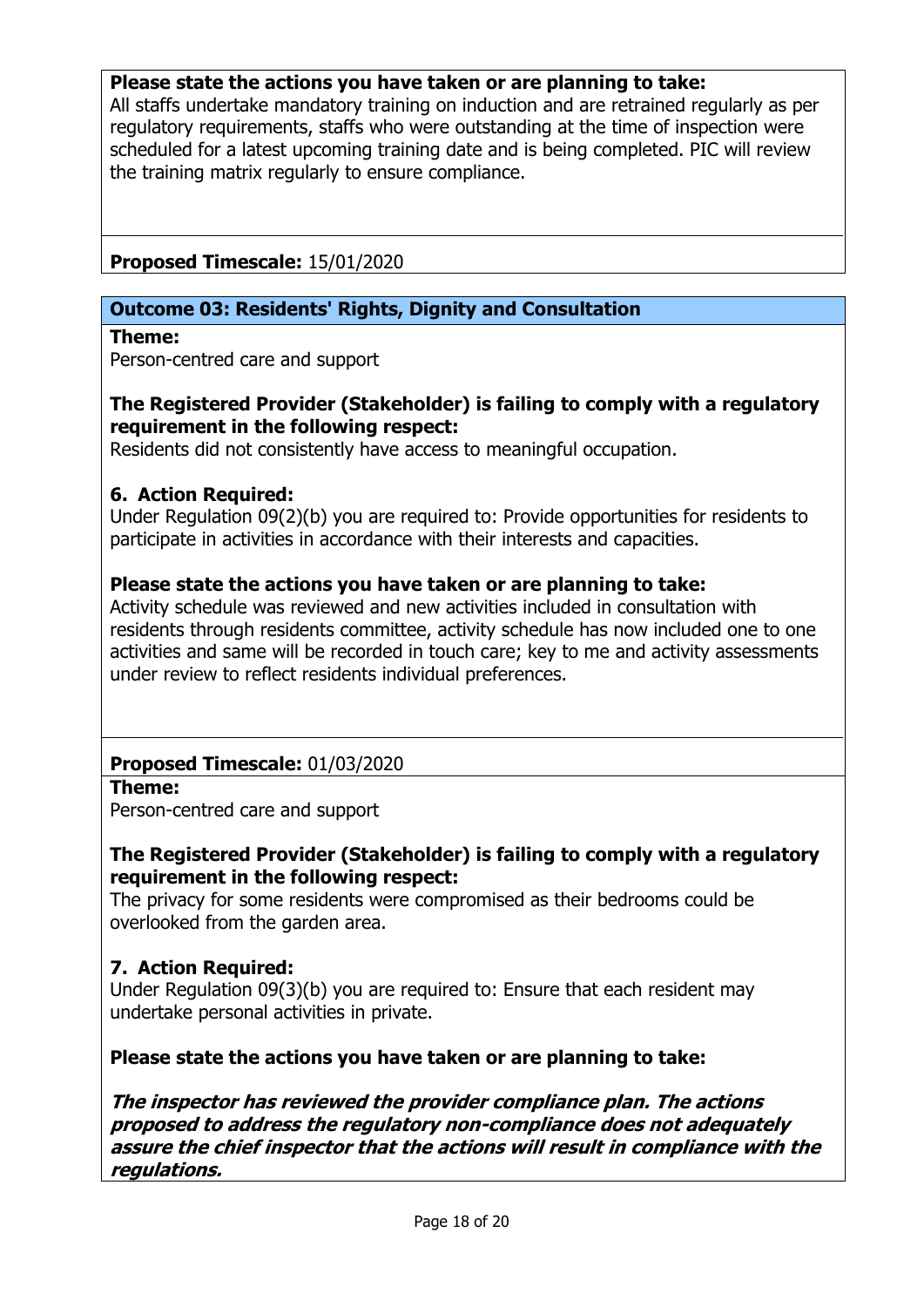### **Proposed Timescale:** 14/01/2020

### **Outcome 05: Suitable Staffing**

#### **Theme:**

**Workforce** 

### **The Registered Provider (Stakeholder) is failing to comply with a regulatory requirement in the following respect:**

Inspector were not assured that numbers and skill mix of staffing was appropriate.

### **8. Action Required:**

Under Regulation 15 (1) you are required to: Ensure that the number, qualifications and skill mix of staff is appropriate to the number and assessed needs of the residents, the statement of purpose and the size and layout of the designated centre.

#### **Please state the actions you have taken or are planning to take:**

A full review of staffing was conducted and an increase in staffing is approved to meet the needs of the residents. PIC will conduct a regular work force planning review with human resource department to ensure that adequate staffing is guaranteed

#### **Proposed Timescale:** 01/03/2020

**Theme: Workforce** 

### **The Person in Charge (PIC) is failing to comply with a regulatory requirement in the following respect:**

Staffing levels at night on two of the floors did not ensure adequate supervision of healthcare assistants.

### **9. Action Required:**

Under Regulation 16 (1) (b) you are required to: Ensure staff are appropriately supervised.

### **Please state the actions you have taken or are planning to take:**

Changes in rostered staffing hours are approved and same will be implemented to increase supervision of HCAs at night.

#### **Proposed Timescale:** 01/03/2020

**Theme:** 

**Workforce** 

### **The Person in Charge (PIC) is failing to comply with a regulatory requirement in the following respect:**